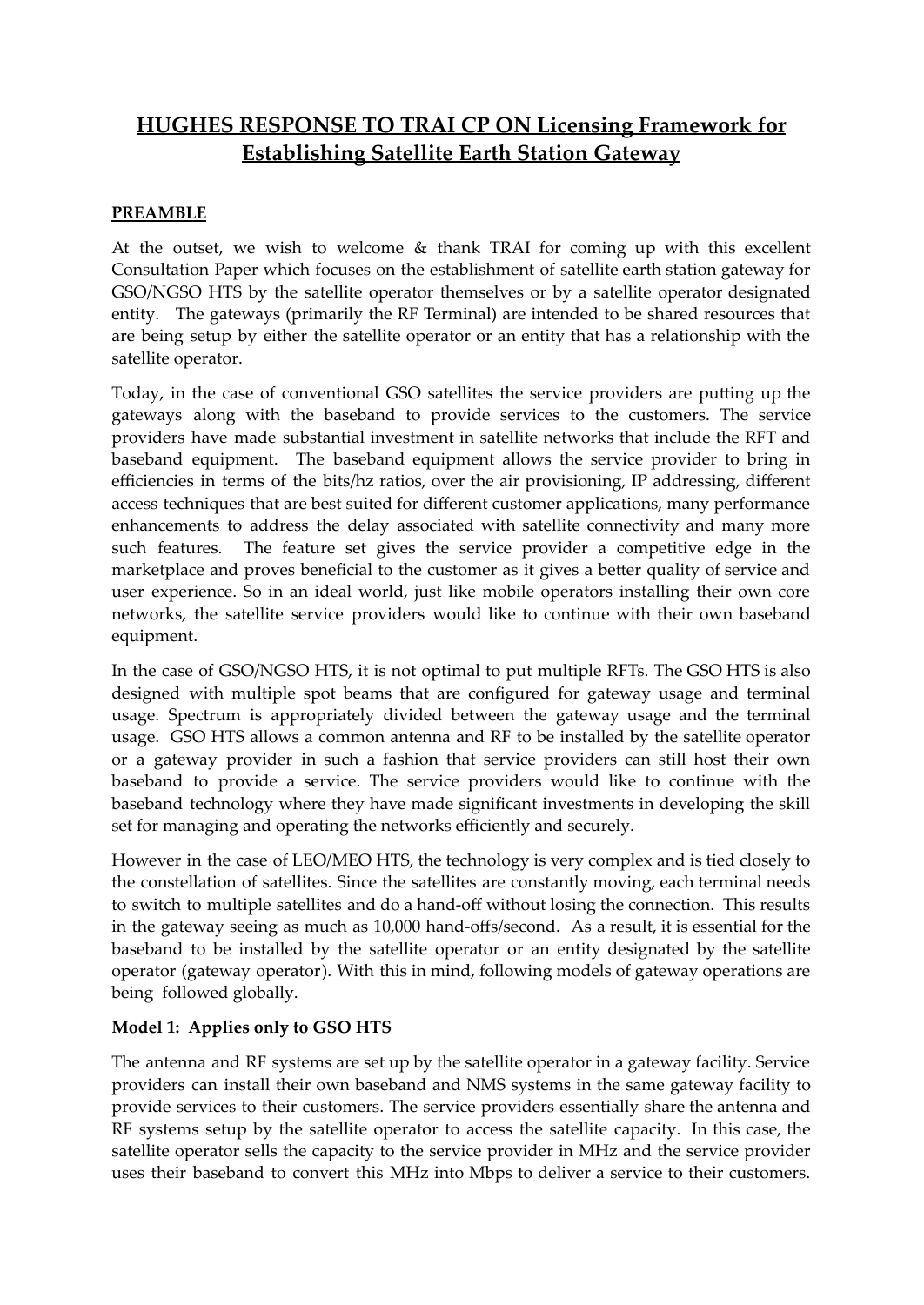The satellite operator might either operate the gateway themselves by taking suitable authorization or choose to enter into an arrangement with another entity to operate the gateway. The sale of capacity and the operation of the gateway are de-linked in this case. In this case, the gateway acts as an infrastructure. For all practical purposes, the gateway can be treated as a passive infrastructure (even though there are active electronics used in the RF systems). The capacity being sold is directly linked to the spectrum of operation and can be clearly demarcated between service providers.

# **Model 2: Applies only to GSO HTS**

A variant of Model 1 could be that the satellite operator chooses to partner with a UL holder to set up and operate the gateway on their behalf. In such a case, the other service providers who use their gateway should be able to share the same infrastructure.

# **Model 3: Applies only to LEO/MEO HTS**

The satellite operator sets up the gateway (either on its own or by getting into an arrangement with an Indian entity) that includes the antenna, the RF systems and the baseband. The satellite operator then sells the capacity to the service provider in either MHz or Mbps as the case may be. The service provider might use the bandwidth for a backhaul or a satellite broadband service to both B2B and B2C customers. The satellite operator and service provider might jointly customize service plans that are applicable for the customers of the given service provider. The service plans are configured on the NMS installed at the gateway. The satellite operator might partition the NMS with an objective of giving access to the service provider for the portion of the network that is used to provide the service to the service provider and to its customers. **In this case it is only possible to bifurcate spectrum between the usage by the gateway and the usage by the user terminals. It is not possible to bifurcate spectrum service provider wise**.

In light of the above background defining the characteristics of the proposed Satellite Earth Station Gateway, we wish to provide our Responses to all the Questions as given below:

**Q1. Whether there is a need to have a specific license for establishing satellite Earth Station Gateway in India for the purpose of providing satellite-based resources to service licensees? Do justify your answer.**

### **HUGHES RESPONSE**

- **1.1** In reference to the models mentioned above, in model 1, the gateway can be set up by simply taking an IP-1 registration as it is only an infrastructure that is being set up. In model 2, the gateway can be set up using the service provider's existing license (as long as they have the appropriate licenses/authorizations).
- 1.2 In models 3, there is a need to establish a Earth Station Gateway license that allows for setting up of the gateway and that is de-linked from service provisioning.

**Q2. If yes, what kind of license/permission should be envisaged for establishing Satellite Earth Station Gateway in India? Do provide details with respect to the scope of the license and technical, operational, and financial obligations, including license fee, entry fee, bank guarantees, and NOCC charges, etc.**

# **HUGHES RESPONSE**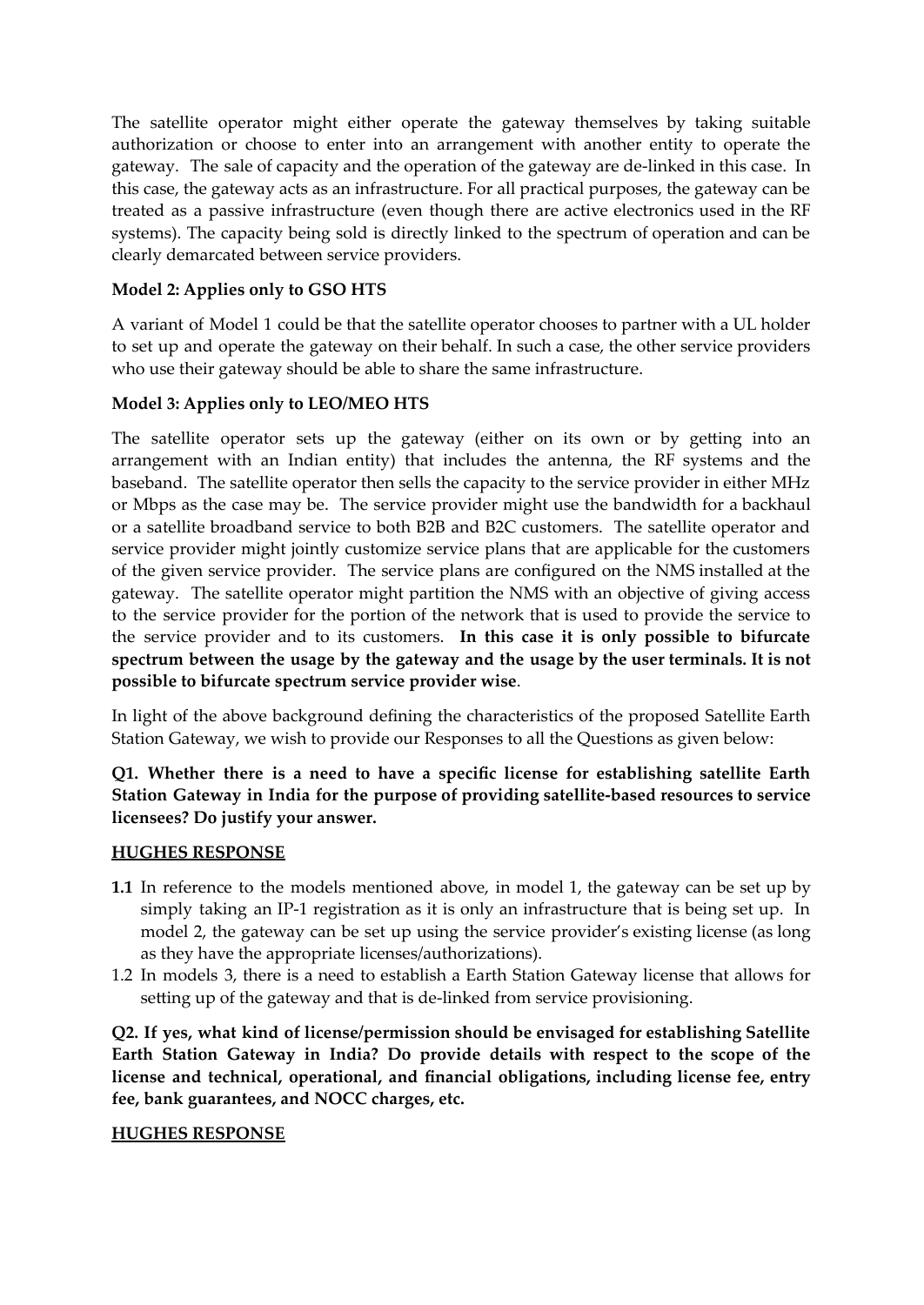2.1 In the case of model 1 as above, the Earth Station gateway operator can be an IP-1 registration holder. All the terms and conditions as stipulated in the IP-1 registration can be followed. For model 2, no separate license/authorization is required.

2.2 For model 3, a separate license needs to be created. The scope of this license should be only for setting up Earth Station Gateways and it should not have any provision to provide a telecom service to a subscriber (both B2B and B2C).

2.3 The technical scope should enable the gateway operator to set up a gateway anywhere in India and access an authorized satellite (authorized by Department of Space or INSPACe) and provide satellite bandwidth to other telecom service providers (Access/NLD/VSAT/ISP). The technical scope should enable the gateway operator to provide both backhaul/access bandwidth as long as they do not provide the service to the ultimate consumer/customer (who is not a telecom licensee).

2.4 The entry fees can be kept minimum and similar to that of Commercial VSAT license. The license fee should be at Rs. 1 (similar to that of the IFMC authorization). The rationale for the same is that the service provider is paying license fees as a percentage of the end revenues. The license fees should not be double charged. The bank guarantee requirements should be kept to a minimum to cover the license fee and the spectrum charges.

2.5 Since the satellite beams on which gateways are located for modern HTS, both GSO  $\&$ NGSO do not have pan India coverage, it will be extremely difficult for NOCC to set up monitoring stations all across the country. The monitoring of such gateways should be left to the satellite operators, who are equipped to handle any inter-satellite interference. For monitoring of interference from/to other services (terrestrial), WPC has adequate monitoring mechanism and is adequately covered by way of spectrum usage charges. In case it is decided to continue with the NOCC monitoring mechanism, the satellite operators should be mandated to provide a live feed of their gateway spectrum (it is not practically possible to monitor the user spectrum and beams) to NOCC. This will reduce the infrastructure cost for NOCC quite significantly and the charges for NOCC monitoring can be drastically reduced and a small flat fee for cost recovery can be charged.

2.6 The Unified License Chapter VI Security Conditions mandates service providers to take adequate measures for the purpose of security. The same conditions should be applicable to the gateway operator as in the case of a satellite network the security precautions apply more to the gateway and less on the customer premises equipment.

2.7 The sale of capacity in all models should be directly between the satellite operator and the service provider. This ensure that there are no additional mark-ups and as a result keeps the cost to the ultimate customer under check.

**Q3. Whether such Earth Station license should be made available to the satellite operator or its subsidiary or any entity having a tie-up with the satellite operator? Do justify your answer.**

### **HUGHES RESPONSE**

3.1 In the case of Model 1, the norms followed by IP-1 registration need to apply.

3.2 For model 3, it should be possible for both the satellite operator or a designated Indian entity to apply for the Earth Station Gateway License. In both cases, the license applicant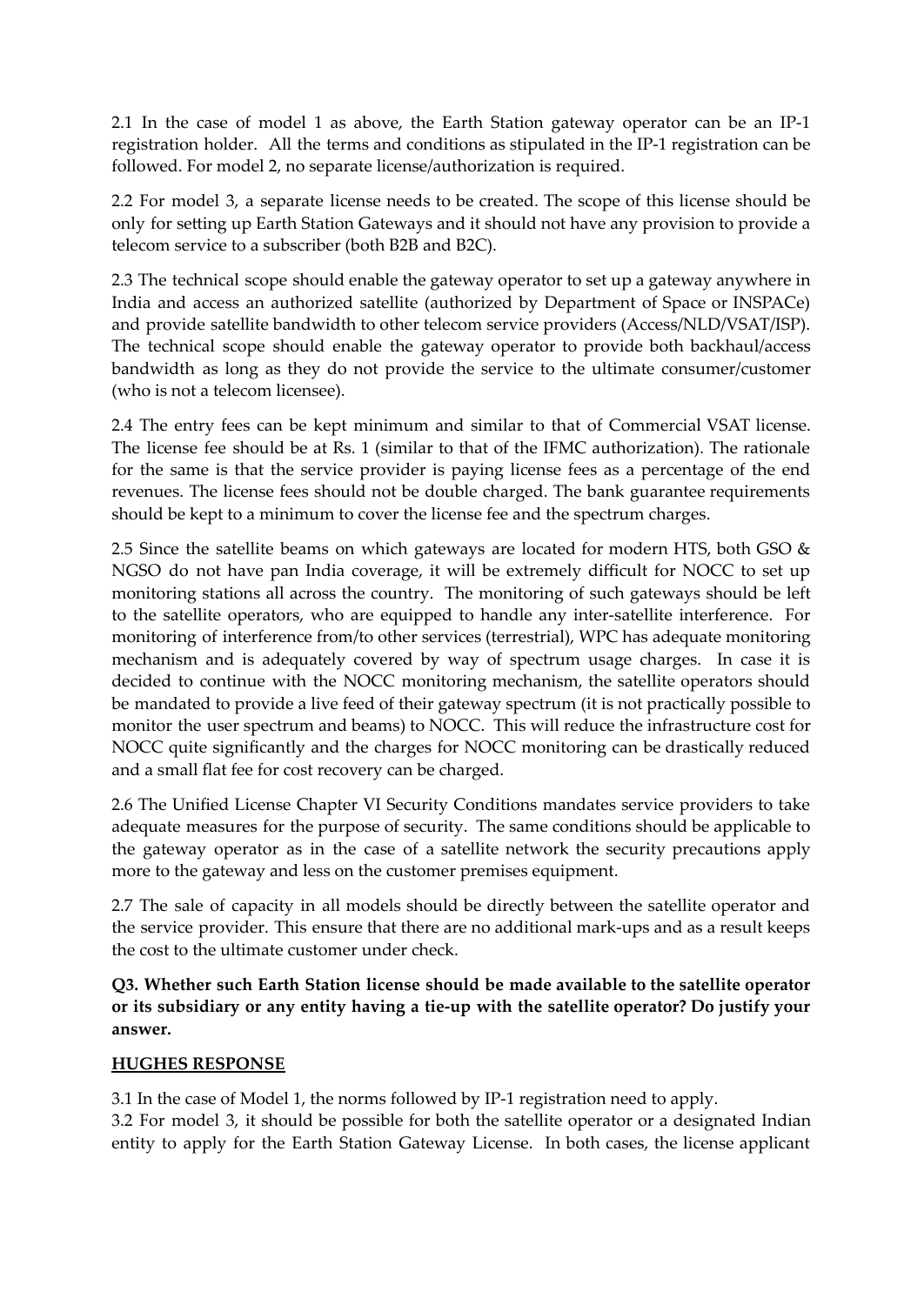should be an Indian company (registered under the Companies Act). The networth and other financial criteria can be kept on similar lines of the Commercial VSAT license.

**Q4. What mechanism/framework should be put in place to regulate the access to satellite transponder capacity and satellite based resources of a Satellite operator/Earth Station licensee by the service licensees so as to get the resources in a time-bound, transparent, fair and non-discriminatory manner?**

### **HUGHES RESPONSE**

We wish to submit that this is not internationally regulated. While it is intended that the satellite operator or gateway operator should not deny the service to any service provider, the tariff and the terms and conditions should not be regulated. This is entirely dependent on the quantum of bandwidth hired, the type of service availed, the pre-commitment/commitment that is being offered by the service provider to the satellite operator/gateway operator.

# **Q5. Whether the Earth Station Licensee should be permitted to install baseband equipment also for providing satellite bandwidth to the service licensees as per need? Provide a detailed response.**

#### **HUGHES RESPONSE**

In model 1  $\&$  2, the gateway operator need not be permitted to install the baseband equipment and can simply take a IP-1 registration to install the gateway RFT. The service providers can bring in their own baseband and provide the services to their respective customers. However in the case of NGSO HTS, the entire capacity of the satellite for the given spectrum is derived only because it is closely tied to the baseband. The satellite operator is in the best position to exploit the spectral efficiency. Spectral efficiency is a function of the baseband and so the gateway operator should be able to install & operate the baseband equipment as well. The baseband controls the quantum of spectrum used, the modulation/coding schemes, the IP address schemes, the access schemes (CIR/MIR, handling of real-time traffic needed for cellular backhaul networks) and all the security aspects of the network. The service plans are also defined in the associated NMS of the baseband. The quantum of spectrum that needs to be authorized for a given gateway also depends on the baseband equipment. The installation/operation of baseband should be permitted only in model 3, where the Earth Station Gateway operator is suitably licensed.

**Q6. What amendments will be required to be made in the existing terms and conditions of the relevant service authorizations of Unified License, DTH License/Teleport permission to enable the service licensee to connect to the Satellite Earth Station Gateway established by Earth Station Licensee/Service Licensee, for obtaining and using the satellite transponder bandwidth and satellite-based resources? Do justify your answer.**

#### **HUGHES RESPONSE**

6.1 The recent amendment to the license under clause in Part-I Chapter-V under Operating Conditions sub-clause 33.3 reads as *"An authorized Gateway hub operated by the Satellite Provider itself is permitted to be shared with the bandwidth seeker".* This clause needs further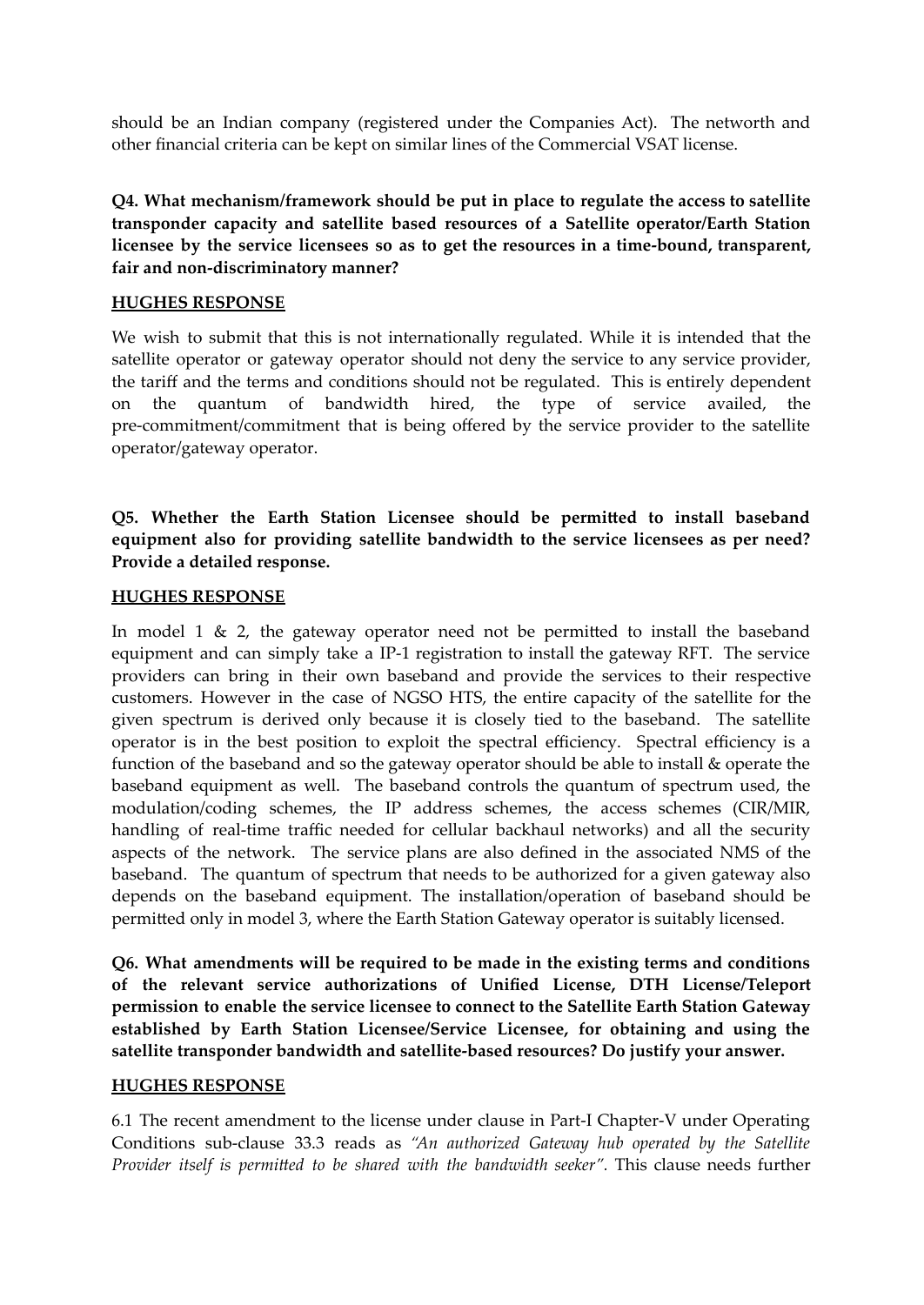amendment. The bandwidth seeker first of all should be an authorized service provider either authorized by DOT or MIB. Secondly, the Earth Station Gateway needs to be operated either by the satellite operator themselves or a designated Indian entity. That needs to be incorporated. Thirdly, it is not sharing infrastructure with the service provider. The gateway operator provides bandwidth to the service provider. This also needs to be addressed. The suggested text for the above clause can read as follows:

*"An authorized Earth Station Gateway/Hub operated either by the Satellite Operator or its designated Indian entity is permitted to provide gateway services to an authorized service provider holding an appropriate license/authorization".*

This will address the need for model 1 and model 3.

6.2 Similarly, the amendment to the license under clause in Part-I Chapter-V under Operating Conditions sub-clause 33.2 reads as *"The Licensee may share its own active and passive infrastructure for providing other services authorized to it under any other telecom license issued by Licensor.* This amendment only allows the service provider to share gateway infrastructure across the multiple licenses it holds. It does not allow service providers to share the gateway infrastructure with each other. This needs to be enabled for model 2 through a suitable amendment.

6.3 In the broadcast domain, some of these concepts exist already. The teleport provider already acts as an earth station gateway provider. The teleport provider can either act as a gateway provider under model 1, where the channels get their own space segment and come to the teleport provider for uplinking or the teleport provider can provide a managed uplinking service for the channel (which is akin to model 3). The international best practice is for teleport providers to provide teleport services for both broadcasting and broadband requirements. The teleport providers can be enabled to provide the earth station gateway infrastructure under model 1. However, in model 2 & 3, there is a requirement of a license and hence they need to take the appropriate telecom service license to provide gateway services. The DTH providers who own/operate their own earth station can also be enabled to provide earth station gateway services under model 1. Again, in model 2 & 3, they need to take the appropriate gateway license.

**Q7. Whether the sharing of Earth Station among the licensees (between proposed Earth Station licensee and Service Licensee; and among service licensees) should be permitted? Do provide the details with justification.**

### **HUGHES RESPONSE**

The aspect of sharing of infrastructure between earth station licensee and service licensee has already been addressed above in model 1. Sharing of earth station gateway among service licensees has been addressed above through model 2. Both should be suitably enabled. In model 3, it is not technically possible to share the infrastructure.

**Q8. To whom should the frequency carriers be assigned: the Earth Station Licensee, or the Service Licensee, or whoever establishes the Satellite Earth Station? Do justify your answer.**

### **HUGHES RESPONSE**

The notion of assigning frequency carriers should be done away with. Since the satellite spectrum is a shared spectrum used by many users/service providers, they are only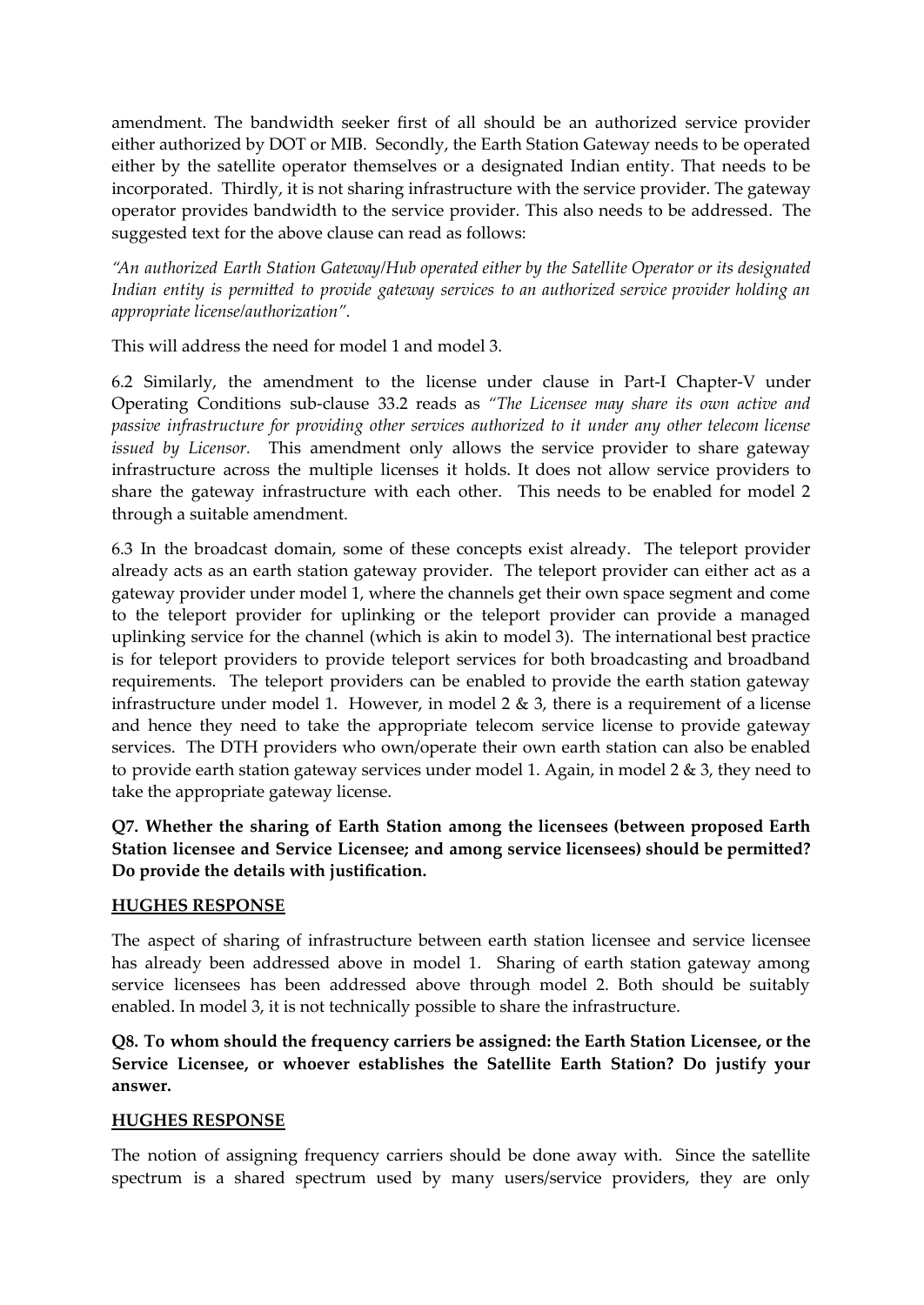authorized for the use of this spectrum. The entire quantum of spectrum for gateway operations and terminal operations should be looked at as two blocks. The authorization that is provided today by DoS and tomorrow by INSPACe will allow for the satellite operation in India and also the spectrum that is being used to access the satellite. The inter satellite coordination done by ISRO/DoS also takes into account the usage of spectrum by any given satellite. Broadband satellites used in the C, XC, Ku, Ka and V/Q bands use shared spectrum. This means the same spectrum is used across multiple orbital positions/orbital planes. As a result, there is no exclusive assignment of spectrum taking place. The authorization provided by DoS/INSPACe will take into account the spectrum allocation as per the National Frequency Allocation Plan. Further NOCC approves a detailed carrier plan. So technically, the assignment of spectrum has already taken place for a given satellite, when it is authorized. The carrier plan needs to be recorded by WPC and the gateway operator/service provider be suitably licensed.

Still if there is a specific need to assign spectrum for gateway operations and terminal operations, the spectrum used by the earth station gateway should be assigned to the earth station gateway operator and the terminal end spectrum should be assigned to the service provider. It is worth pointing out that modern GSO/NGSO HTS use dynamic spectrum management. So it will be impossible to bifurcate spectrum between service providers when multiple service providers share a common gateway. In such a case, the enter terminal spectrum needs to be assigned to all the service providers.

Since the charging of spectrum for service providers is based on a percentage of AGR, it would not matter. However, if there is any attempt to tweak the charging based on the quantum of spectrum, that mechanism will fail as the spectrum used by each terminal is not clearly identifiable.

# **Q9. What should be the methodology for the assignment of spectrum for establishing satellite Earth Station? Provide a detailed justification.**

### **HUGHES RESPONSE**

The methodology for assignment of spectrum should continue on an administrative basis. Satellite orbital location and spectrum are closely tied to each other and cannot be separated. Countries that have auctioned satellite resources have auctioned satellite orbital slots and spectrum together for this reason. Satellite orbital slots are like plots/houses. Spectrum is like the road to access the plots/houses. If the roads were to be auctioned in isolation, there would be plots/houses that will have no access. Only those orbital slots can be auctioned that belong to an administration/country. As a country we cannot auction the orbital slot that has been notified/filed by another administration/country. Many of the foreign satellites today operate on orbital slots filed by other administrations. They cannot be auctioned. Two countries that auctioned the orbital slot & spectrum combination eventually did not succeed as they soon ran out of orbital slots that had a priority in terms of filing. After this happened, for the remaining orbital slots/spectrum there were no takers. Today India does not have adequate orbital slots with priority in filings. That is the reason, the draft spacecom policy expects satellite operators to transfer orbital resources from their respective administrations to India when applying for authorizations (A practice that Hughes does not believe in).